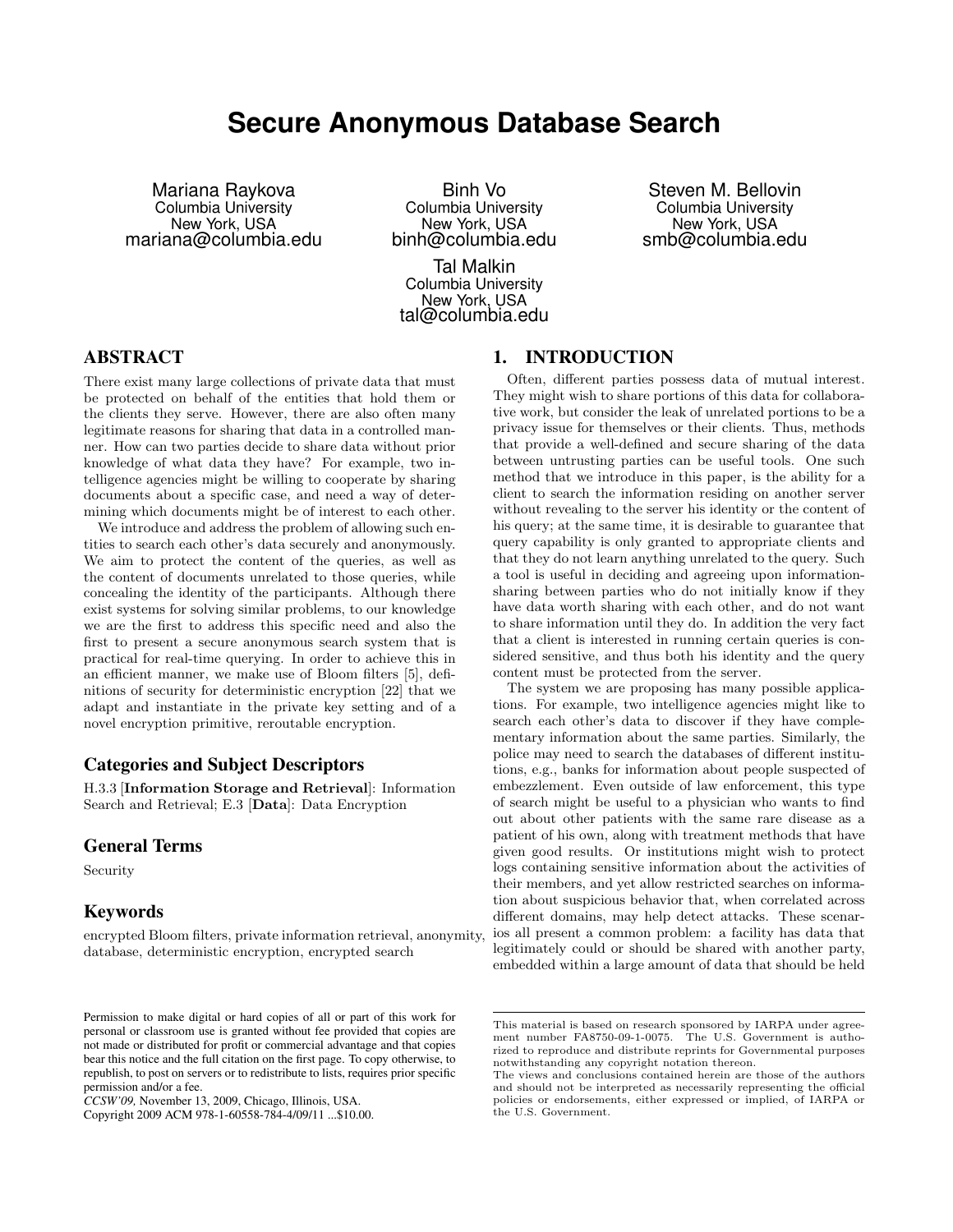confidential. Further in cases such as business acquisition research and law enforcement the identity of the querier needs to be kept anonymous to avoid causing fluctuation in share prices or tipping off investigation.

Our Contributions. We address the above concerns by defining and implementing Secure Anonymous Database Search (SADS). Although the framework can support more general queries, we focus here on the specific functionality of keyword search, which allows an authorized client to anonymously and securely query a server for documents containing a desired keyword. We design an efficient SADS scheme, and provide for it proofs of security and performance evaluation.

Although it sounds similar to existing work on encrypted search, our system differs in a significant manner: existing papers assume that the data being searched is owned by the querier and must be protected from the server [8,9,11,14,22, 26]. In our scenario, the querier and the owner of the data are different parties. This constitutes a different adversarial model: we must protect the database from the querier. Additionally, we aim to protect the identity of the querier which also introduces new issues, such as how to ensure that the data owner can prevent arbitrary unauthorized parties from sending queries. The PIR/SPIR line of work [13, 16] assumes a similar scenario to ours in that an authorized user is requesting some data from a server who owns it, but differs in that they do not aim to protect the identity of the user, and also (with a small number of exceptions, e.g., [12]). merely support simple selection, not full query capability.

Another important distinction from existing work is that we aim to achieve time efficiency that is sufficient for realtime search, something unseen in both encrypted search and PIR solutions. As in [22], we consider this to mean sublinear search time in the total size of the searchable data. Protocols such as [8, 11, 26, 27] achieve linear search time; to improve this complexity, we may be willing to sacrifice strict definitions of privacy and security in a limited and measurable manner. Thus, our goal is to guarantee practical performance and achieve the maximum privacy, security and anonymity possible under the efficiency requirement.

Our Approach. We introduce two parties, the query router (QR) and the index server (IS), which will serve as intermediaries in the search protocol. They are trusted with limited information necessary to perform their functions in the scheme. The index server stores encrypted search structures produced by the data owner and executes submitted queries without learning the query content or anything about the underlying database. The query router connects queriers to index servers without revealing identities of either participant to any other entities. He further translates encryption by the client to encryptions appplicable to the IS index ensuring that the results cannot be traced. To accomplish this, we introduce a new primitive that we call reroutable encryption, which we use for the query submission and result return via the query router to the index server. To achieve efficiency of the search algorithm we use Bloom filters [5] as our search structures. We use the security model introduced in [22] that allows sublinearity of search schemes. We adapt the definition for IND-CCA secure deterministic encryption from [22] for use in the private key setting and use this scheme to produce ciphertexts from which we build our Bloom filter search structures.

Organization. In Section 3 we more formally describe the problem we are addressing and our solution approach. Section 4 describes the building block protocols that we use for our system. We present our complete scheme with its security properties in Section 5. The implementation structures used to store Bloom filters and optimize parallel search across multiple filters are discusses in Section 6. We follow with performance measurements that demonstrate this system is efficient and practical in Section 7.

# 2. RELATED WORK

The problem of secure anonymous database search can be considered in general as a special case of the problem of secure multiparty computation [18, 30, 31] and be solved with general techniques such as [18]. Although this approach provides strong privacy guarantees for the participating parties, the time complexity of generic secure multiparty computation schemes is too high to be practical for real world use.

Protocols for Private Information Retrieval (PIR) [13] and Symmetric Private Information Retrieval (SPIR) [16] provide a limited type of privacy preserving search. The scenario that PIR addresses is between two parties: server and user, where the server has a database of  $n$  items and the user wants to obtain the item at position  $i$  without the server learning the value of  $i$ . In the case of SPIR, it is additionally required that the user does not learn any other item except the one that was requested. These protocols have sub-linear communication and polynomial computational complexity, which may be better than a generic multiparty protocol, but are still inefficient for practical uses. Additionally, these protocols typically support only simple selection, rather than general query capability (a notable exception being [12]).

Papers that present encrypted search address a different type of search scenario from ours, namely database outsourcing  $[1,8-11,14,26,28,29]$ . In this setting one party possesses data but does not have enough resources to store it. He keeps the data on an untrusted storage server, but mainains the ability to search the data without leaking any information to the server. As in our search scenario, the query must be protected from the server, however in our system the data is owned by the server. Since in these systems, each user's data is encrypted and only readable by themselves, protecting anonymity and handling authentication are relatively trivial matters.

Many approaches to this problem use encryption systems that allow matching of ciphertexts of the same encrypted word [8–10,26]. However, this approach only aims to protect the query content under the assumption the querier owns the data; the server could otherwise easily match the queries to its own data text. Most developments in improving privacy and efficiency also rely on this assumption: [14] suggests the querier preprocess the data by computing inverted indexes on search words, and [29] suggests the user reorder the data on the storage server between queries to prevent the server from learning access pattern.

Another common technique is to grant search capability for a keyword by providing a trapdoor that allows decryption only of encryptions of that keyword [8–10, 26]. This, however, requires computational complexity linear in the number of words stored at the database. As with [22] we consider this running time unacceptable, and aim to achieve performance comparable to non-private search. Linear time is a trivial search time that has proven to be extremely inefficient for large data sets. Bellare et al. [22] show that in order to achieve better than linear complexity of search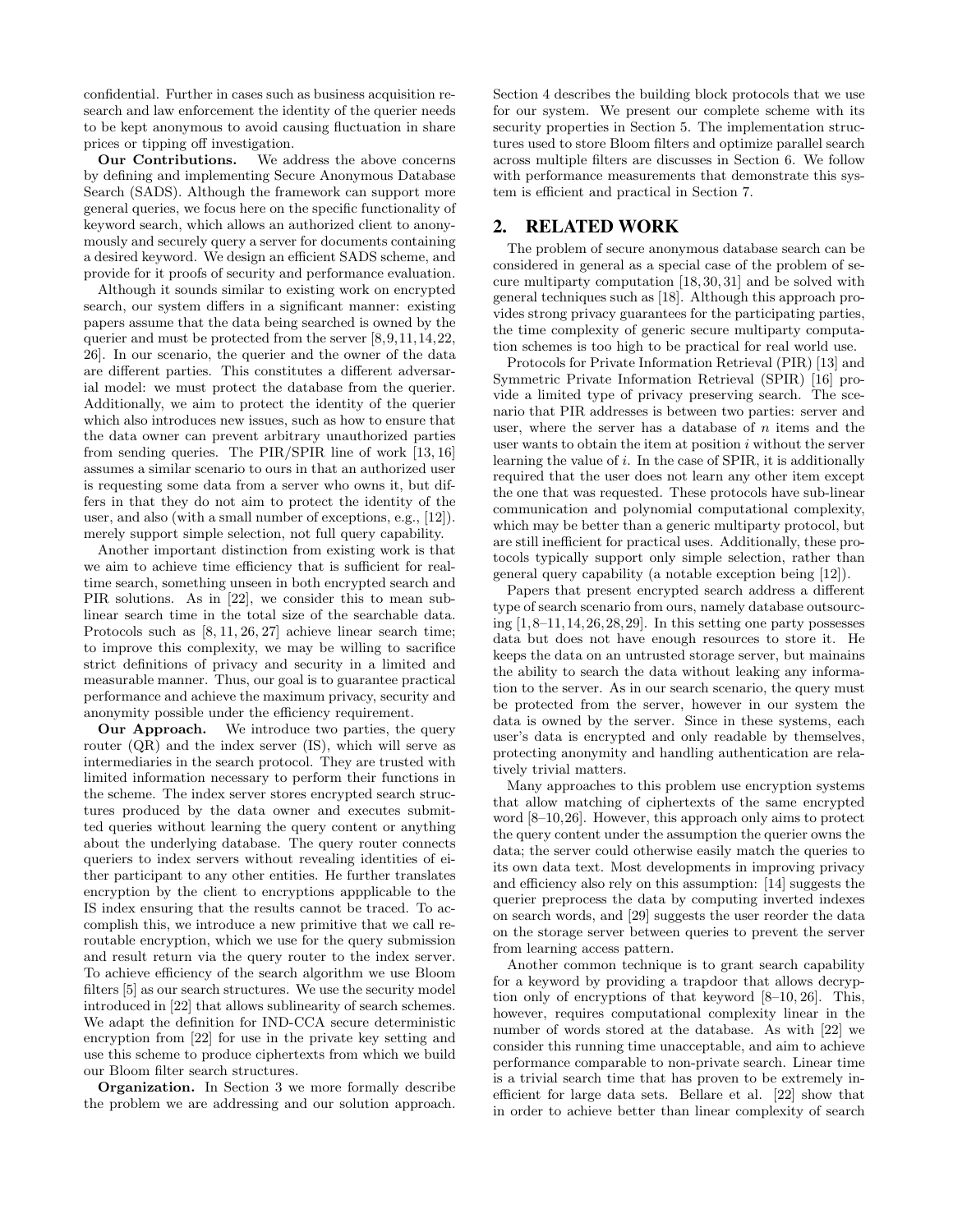the underlying encryption scheme must be deterministic, which presents a clear tradeoff between efficiency and the strong privacy guarantees that come with non-deterministic encryption.

Papers like [27] and [25] present the scenario most similar to ours: the problem of log sharing in which investigator obtains from an authorization party the capability to search encrypted audit logs for particular words or values. To accomplish this, queriers are given all encrypted keywords in the documents, but are ensured to be only capable of decrypting matching ciphertexts and consequently incurring linear computational cost. Since each querier must receive all of the encrypted text, the communication complexity is not constant. If the encrypted logs are stored and matched by a third party instead, we run the risk that a possible leak of the encryption key will reveal all sensitive data.

Our approach addresses the issues of efficiency and database protection using Bloom filters as a basis for our search structures. Bloom filters can be much smaller than the data they represent and cannot be used to reconstruct the original data. The works of [3] and [17] also utilize Bloom filters for search purposes. However, [3] uses weaker privacy definitions. The scheme of [17] combines Bloom filters with one way functions to achieve security guarantees but addresses a different setting where the trapdoor giving search capability for a keyword has to be generated by the owner of the private key used for the generation of the index. This is not applicable for our scenario since we would like to hide the search term from the database owner and search capabilities are granted for a collection of documents as opposed to separate words.

One of the problems we address is limiting permission for search capability to sets of users. In schemes like [8, 26, 27], permissions are granted on a per-term basis by including a trapdoor allowing decryption of ciphertexts of this particular word. However, this leaks information about what queries parties will make to the authenticating authority, since they must request trapdoors for query terms. We instead allow setting different granularities of search capability, where one can allow search on the whole database, on particular documents or if some words are especially sensitive one can further restrict the search capability for those.

A final major addition we provide over existing schemes is the protection the querier's identity from the server. An important tool we use to provide this is re-routable encryption. Similar to this tool are the ideas of proxy encryption [4] and universal re-encryption [21]. Proxy encryption [4] allows one party to decrypt on behalf of another party. For this purpose the two parties compute and publish a transformation key between their encryptions that allows an untrusted proxy to convert ciphertexts for the first party to ciphertexts for the second party without learning anything about the key of any of them. Our re-routable encryption instead assumes that only the intermediary part will know the transformation key, and will use this to protect identities of the participants from each other. Universal re-encryption [21] allows a party given a ciphertext to obtain a different encryption of the hidden message under the same key but with different randomness without learning the message. However, it does not provide for transformations between encryption under different keys.

# 3. SECURITY ARCHITECTURE

## 3.1 Problem Setting and Requirements

The general scenario we consider includes multiple parties who possess private sensitive data, which they are willing to share under certain very specific circumstances. Each execution of the scheme will involve a party who owns a set of documents he wishes to make available for secure anonymous keyword search by authorized parties. Any other party may be authorized to take the role of the querier, whose input is some keyword that he wishes to search for in the database. We will interchangeably refer to the first party as data owner or server, and the second party as querier or client. The goal is for the protocol to meet the following requirements:

Correctness: The querier's output consists of all the matches, namely the indices of all documents containing the keyword. A tolerated probability of expected error (false positives or negatives) may be specified.

Client Security: The data owner does not learn any information about the query (keyword).

Server Security: The querier learns nothing about the data except for the specified output (matches) for his query.

Server Access Control: Only parties authorized by the data owner can submit queries and receive outputs for this data. Client Anonymity: The data owner learns no information about the identity of the querier as chosen from amongst the pool of authorized parties. This also precludes information about linkage of two queries coming from the same client.

We note that some application scenarios may require also server anonymity, and our system can easily support this (using the same mechanisms we use for client anonymity).

The formal definitions of the above properties (e.g., what "learns no information" means) can be specified following standard cryptographic notions.

Finally, we emphasize that *practical efficiency* is quite a central requirement for our system, and we design our model and protocol accordingly. In particular, high communication complexity, or per-query computation complexity that scales linearly with the number of words in a document will not be acceptable. This rules out the use of existing generic cryptographic techniques from secure multiparty computation [18, 30, 31] and PIR [13, 16].

# 3.2 The SADS Model and Protocol Structure

It is not hard to show that the security, anonymity, and efficiency requirements stipulated above are conflicting, and cannot all be achieved simultaneously without adjusting the model. For example, sublinear computation and constant communication conflict with client privacy, as they allow the server to gain information on the answers to the query, and thus on the query itself. Client anonymity seems to conflict with server access control, and obviously anonymity cannot be achieved if the server and client are the only two parties participating in the interaction. Trying to solve the latter problem by involving all parties in the system for each search is not practical (both in terms of efficiency, and since it requires a fixed and known set of parties).

Instead, we will expand our model by adding two new parties that will participate in each search, the Index Server (IS) and the *Query Router (QR)*. These may be viewed as neutral parties available to regulate the data sharing process without learning the participants' private inputs. The security and anonymity requirements with respect to these new par-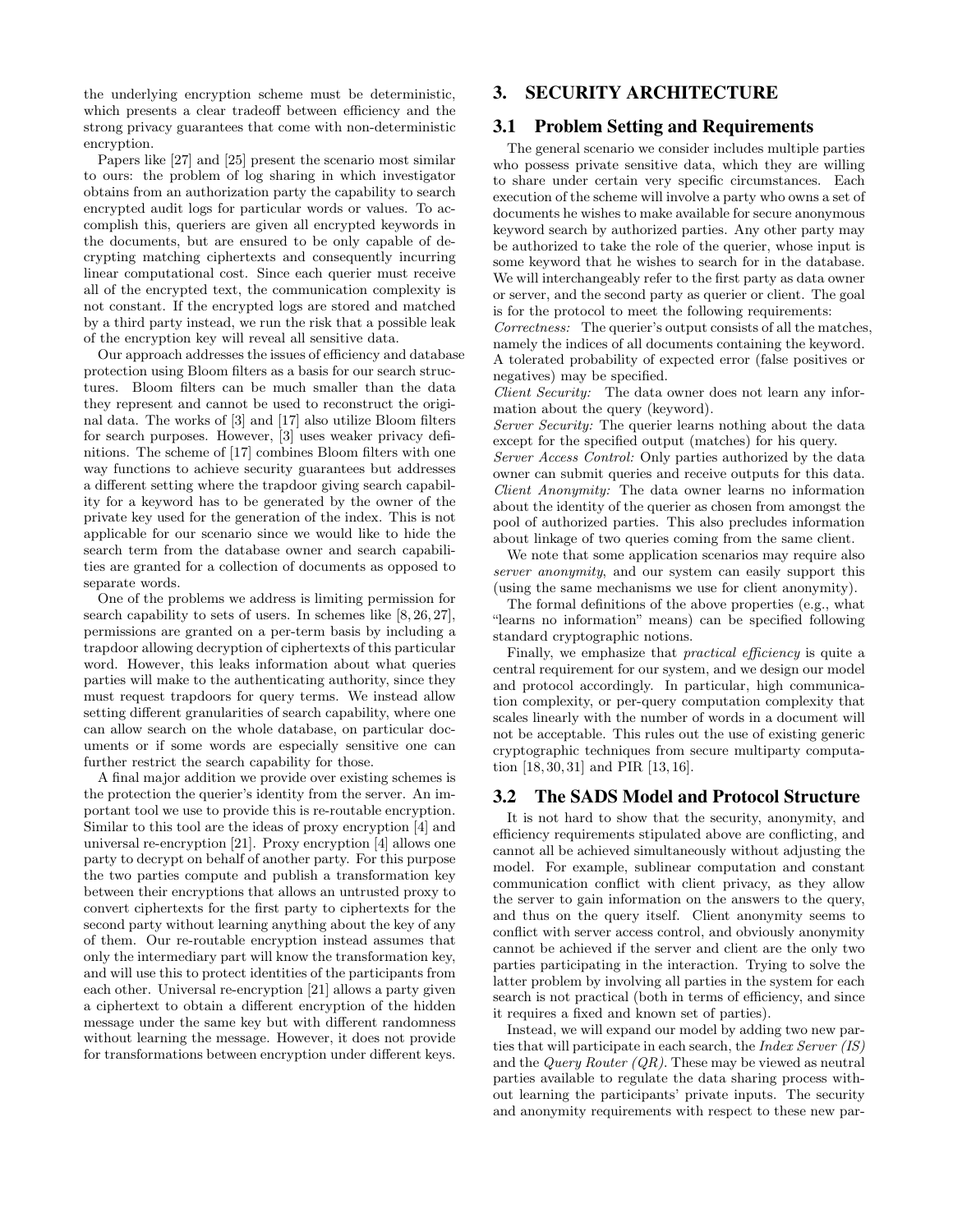

Figure 1: General Setup: P1 makes its data available for search providing IS with search structures, P2 submits keyword queries anonymously to IS via QR, IS sends back the search result though QR

ties will be reasonable, but weaker than those between the client and server; in return, they allow us to achieve practical efficiency. Before elaborating on these requirements (which will complete our definition of SADS), we overview the general architecture of our SADS protocol, demonstrating the roles of IS and QR and their trust implications.

Figure 1 illustrates the search protocol. A database owner (P1) generates a search structure computed from (an encryption of) his data and gives it to the index server. This structure enables IS to answer (encrypted) queries but does not reveal information about the provided database. Outsourcing the search to IS prevents the data owner from finding out the results to encrypted queries. The IS sees the results, but does not know what documents they correspond to. At most, the IS will be able to tell when two submitted queries have overlapping results. This is mitigated by preserving the anonymity of the queriers with respect to the index server. However, providing such anonymity introduces a new problem: how to guarantee that only authorized users are submitting queries. This is addressed by the query router, who serves as an intermediary in the communication path between querier and IS. QR is trusted to know and protect the identities of the participants, while enforcing correct authorization before allowing queries to reach the IS. However, he is not trusted to see the content of the queries or results. Thus a querier (P2 in Fig. 1 ) will submit his encrypted query to the QR, who checks the authorization of the user, transforms the query and forwards it to the IS. The IS will send back search results to the QR, which will be able to forward them to the respective user. The results are encrypted so that the QR does not learn anything.

With this architecture in mind, we make the following requirements with respect to IS and QR

Data Security Against IS and QR: Both IS and QR learn no information about the data.

Client Anonymity Against IS: IS learns no information about the identity of the querier. This again includes unlinkability.

Clients Result-Security-up-to-Equality Against IS: Given a sequence of queries (forwarded to IS from QR, possibly by different clients), IS may learn which of the encrypted queries result in the same set of matching documents. No other information about the queries (or the client(s) who generated them) may be learned by IS.

Client Query-Security-up-to-Equality Against QR : Given a sequence of queries from a given client, QR may learn nothing beyond which of the encrypted queries are the same.

We are now ready to define our SADS model. Our scheme will satisfy this definition against semi-honest parties, though we will also mention what properties are maintained when some of the parties collaborate, or behave maliciously.

DEFINITION 1. A Secure Anonymous Database Search (SADS) system consists of protocols for server, client, IS and QR, satisfying all the correctness, security, anonymity, and efficiency requirements defined in Section 3.1 (between client and server) and in this section (for IS and QR).

# 4. BUILDING BLOCK PROTOCOLS

In this section we present the protocols that we use as basic building blocks for our SADS scheme. First we introduce reroutable encryption, which will be used to achieve client anonymity and authorization. Then we introduce *private* key deterministic encryption, which will allow to protect the query content from the QR and IS, while enabling efficient search. Finally, we will utilize **Bloom filters** as a basis for efficent encrypted search structure.

## 4.1 Re-routable Encryption

Re-routable encryption is a new primitive we will use in our system to protect identities, when routing (encrypted) queries from an authorized client to IS, and also when routing the (encrypted) results back to the client. Informally, re-routable encryption is a protocol to send an encrypted message, or some function of the message, from a sender to receiver through a query router QR, such that two security requirements are satisfied. First is the security of the sender's message with respect to QR, and second is the anonymity of the sender with respect to the receiver. The definitions are given below. We note that this primitive may be of independent interest, e.g., in cases where the query router QR is an intermediary in some protocol for secure multi-party computation, where it is allowed to perform computation only on encrypted data and it must interact with the data owners to perform a computation that requires manipulation of the real data.

DEFINITION 2. A re-routable encryption scheme consists of algorithms (GEN, ENC,ENC-QR, TRANS, DEC-R):

- $GEN(1^k,Sender, QR, Receiver)$  outputs three keys (sk,  $qrk<sub>{S,R}</sub>, rk)$  for the sender, the QR, and the receiver.
- $ENC(sk, m) = c$  encrypts m with the sender's key.
- TRANS $(c, S, st_i) = (R, st_{i+1})$  identifies the receiver of the message coming from S based on the inner state  $st_i$  of  $QR$ , and computes the new state of  $QR$ .
- ENC-QR(c, qr $k_{\{S,R\}}$ , st<sub>i</sub>) = ( $\overline{c}$ , st<sub>i+1</sub>) transforms the ciphertext c to a message  $\bar{c}$  for the receiver R.
- DEC- $R(\bar{c}) = \bar{m}$  extracts the information that was sent to the receiver from the query router.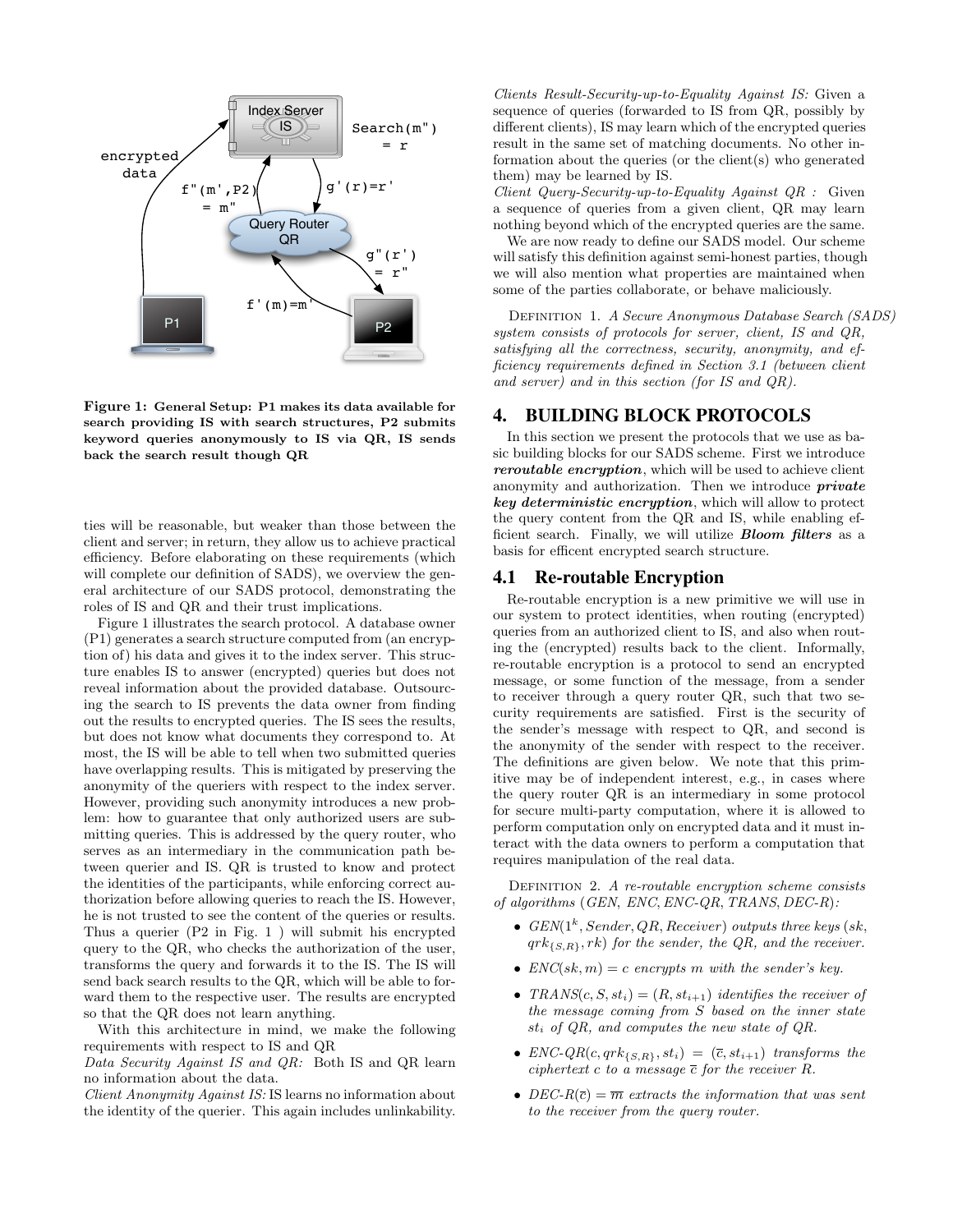DEFINITION 3 (MESSAGE SECURITY). Let S be a security definition using an adversary A and applicable to a general encryption scheme. Let  $R = (GEN, ENC, ENC-QR,$ TRANS, DEC-R) be a re-routable encryption scheme. We say that R provides S-message security with respect to QR if (GEN, ENC, DEC-R  $\circ$  ENC-QR) meets S when A is supplemented with  $qrk_{\{S,R\}}$ .

This definition is intentionally non-specific, and can be instantiated using different definitions of security for encryption. For our scheme, we will instantiate this definition both with a standard semantic security notion, and with deterministic encryption security notion.

DEFINITION 4 (SENDER ANONYMITY W.R.T. RECEIVER). Let  $Q_0$  and  $Q_1$  be two users with keys  $q_0$  and  $q_1$  respectively. We say that the re-routable encryption scheme (GEN, ENC,  $ENC-QR$ , TRANS, DEC-R) with a security parameter k preserves the anonymity of the the sender with respect to the receiver if for any polynomial time adversary A that given  $ENC\text{-}QR(ENC_{q_b}(m))$  for  $b \leftarrow_R \{0,1\}$  outputs a guess b', the  $\text{following holds: } |Pr[b = b'] - \frac{1}{2}| < \text{negl}(k).$ 

A re-routable encryption scheme is secure if it meets both of the above definitions.

We will now show one method for constructing a re-routable encryption scheme from an encryption scheme that possesses the following group property:

DEFINITION 5 (ENCRYPTION GROUP PROPERTY). Let  $\Pi = (GEN, ENC, DEC)$  be a deterministic private key encryption scheme. We say that  $\Pi$  has a group property if the keys for the encryption scheme form a group and for any message m and any keys  $k1$  and  $k2$  the following holds:  $ENC_{k1}(ENC_{k2}(m)) = ENC_{k1 \cdot k2}(m).$ 

Construction 6 (Simple Re-reroutable Encryption). Let  $\Pi = (GEN', ENC', DEC')$  be an encryption scheme with the group property from Definition 5. We construct a reroutable encryption scheme (GEN,ENC,ENC-QR, TRANS, DEC-R) as follows: In  $GEN(1^k)$ , Sender and Receiver independently run  $GEN'$   $(1^k)$  to create sk and rk, respectively. Sender, Receiver, and QR then run a secure multiparty computation with sk as input from Sender,  $rk$  as input from Receiver, and  $qrk = \frac{sk}{rk}$  as output for QR. In the appendix we give an efficient constant round protocol that realizes the required multiparty functionality.

In  $ENC(sk, m)$ , Sender computes  $ENC(sk, m) = c$ . In TRANS, QR chooses a Sender, Receiver pair. In ENC-QR(qrk, c),  $QR$  computes  $ENC(qrk, c) = \overline{c}$ . In DEC-R(rk,  $\overline{c}$ ), Receiver computes  $DEC'(rk, \overline{c}) = m$ .

THEOREM 7. Let  $\Pi = (GEN', ENC', DEC')$  be an encryption scheme with a group property, satisfying a security definition  $S$ . The reroutable encryption (GEN, ENC, ENC-QR, TRANS,  $DEC-R$ ) obtained from  $\Pi$  using Construction 6 provides S-message security and ensures Sender anonymity w.r.t the receiver. (Proof given in appendix.)

# 4.2 DET-CCA Deterministic Private Key Encryption Scheme

While the standard definitions of security (e.g., [19]) require an encryption scheme to be probabilistic, a deterministic scheme will allow us considerable efficiency gains, while still providing a level of security which is acceptable in our setting (security-up-to-equality). This tradeoff follows the idea introduced by [22], who define deterministic encryption in the public-key setting, and show how to convert a standard (probabilistic) PKE to a deterministic one. We follow the same approach, adapting it to the secret key setting.

We start by defining chosen-ciphertext (CCA) security for deterministic encryption. The adversary  $A = (A_1, A_2)$ , defined as in [22], is a pair of polynomial time algorithms that share neither coins nor state and has high min-entropy  $\omega(\log(k))$  (this is the case for any adverary if the underlying plaintext domain is dense).

DEFINITION 8 (DET-CCA). Let  $\Pi^{det} = (GEN, ENC,$ DEC) be a private key encryption scheme and  $\mathcal{A} = (A_1, A_2)$ be an adversary against it. We conduct the following two experiments:

$$
\begin{array}{c|c|c} \n \hline \n \text{DET-EXP}_{\pi^{det},\mathcal{A}}^{0}(n) & \text{DET-EXP}_{\pi^{det},\mathcal{A}}^{1}(n) \\ \n \begin{array}{c|c} \n s \leftarrow \text{GEN}(1^n) & \text{ } s \leftarrow \text{GEN}(1^n) \\ \n \begin{array}{c|c} \n (x_1, t_1) \leftarrow A_1(1^n) & \n (x_0, t_0) \leftarrow A_1(1^n); (x_1, t_1) \leftarrow A_1(1^n) \\ \n \begin{array}{c|c} \n c \leftarrow \text{ENC}_s(x_1) & \n c \leftarrow \text{ENC}_s(x_0) \n \end{array} \n \end{array} \right. & \n \begin{array}{c} \n \text{OPT-EXP}_{\pi^{det},\mathcal{A}}^{1}(n) \\ \n \begin{array}{c} \n c \leftarrow \text{ENC}_s(x_0) \n \end{array} \n \end{array} \n \end{array}
$$
\n
$$
\begin{array}{c} \n t' \leftarrow A_2^{\text{ENC}_s}(1^n, c) \\ \n \text{output} \begin{cases} \n 1 & \text{if } t' = t_1 \\ \n 0 & \text{else} \n \end{cases} \n \end{array}
$$

We define the adversary advantage as  $Adv_{\pi^{det}, A}^{DET-CCA}$  $Pr[\boldsymbol{DET}\text{-}\boldsymbol{EXP}_{\Pi^{det},\mathcal{A}}^{0}(n)\!=\!1]\!-\!Pr[\boldsymbol{DET}\text{-}\boldsymbol{EXP}_{\Pi^{det},\mathcal{A}}^{1}(n)\!=\!1].$ We say that  $\Pi^{det}$  is DET-CCA secure if for all adversaries  ${\cal A}$  the advantage  $Adv^{DET-CCA}_{\pi^{det}, {\cal A}}$  is negligible.

Next we give a construction for converting any semantically secure private key encryption scheme into a deterministic DET-CCA secure private key encryption scheme.

Construction 9 (Deterministic Private Key Enc). Let  $\Pi = (GEN, ENC, DEC)$  be any probabilistic private key encryption scheme and let H be a hash function, which we will model as a random oracle. We define a deterministic private key encryption scheme  $\Pi^{det} = (GEN', ENC, DEC)$ as follows:

- $s = GEN'(1^n) = GEN(1^n)$
- $c = ENC_s(x) = ENC_s(x; H(s,x))$
- $x = DEC'_s(c) = DEC_s(c)$ ,  $r = H(s, x)$ ; return x if  $ENC_s(x, r) = c$  and  $\perp$  otherwise.

THEOREM 10. Let  $\Pi = (GEN, ENC, DEC)$  be any probabilistic private key encryption scheme and  $\Pi^{det}$  be the corresponding deterministic scheme according to Construction 9. Let  $\mathcal{A} = (A_1, A_2)$  be a DET-CCA adversary with min-enthropy  $\mu$  against  $\Pi^{det}$  that outputs vectors of size v and makes at most  $q_h$  queries to the hash oracle and  $q_d$  queries to the decryption oracle. Let ms and mc be the max secret key and the max-ciphertext probabilities for Π. The there exists an IND-CPA adversary  $\beta$  against  $\Pi$  such that

$$
\boldsymbol{Adv_{\pi^{det},\mathcal{A}}^{DET-CCA}} \leq \boldsymbol{Adv_{\pi,\mathcal{B}}^{IND-CPA}} + \frac{2q_h v}{2^{\mu}} + 2q_h m s + 2q_d m c,
$$

where  $\beta$  makes at most v queries to its oracle and its running time is within  $O(q_h(T_{\epsilon}+q_d))$  and  $T_{\epsilon}$  is the running time for the encryption algorithm.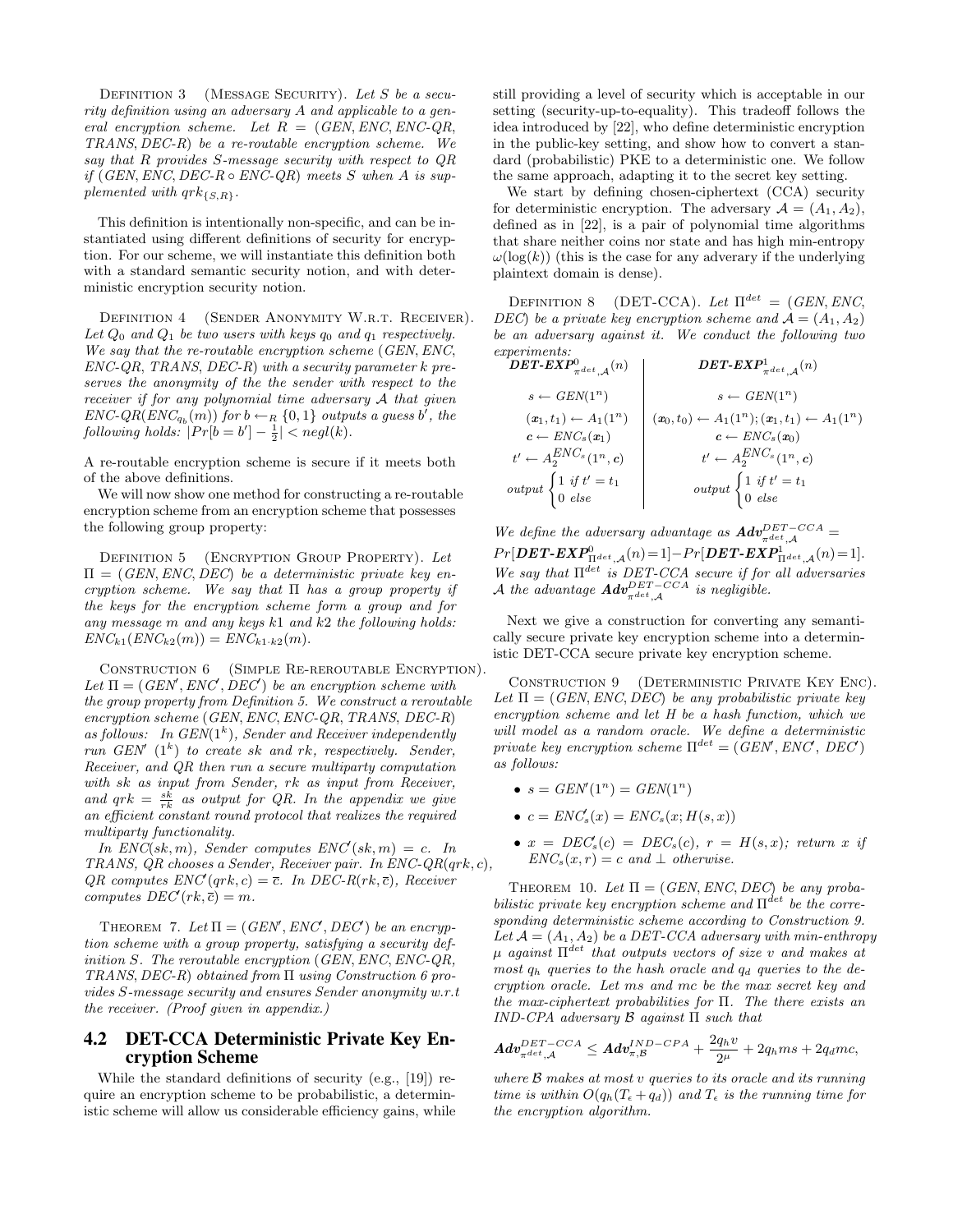This proof follows the proof of Theorem 5 in [22], replacing the (public key) encryptions with calls to an encryption oracle for the private key encryption scheme.

We instantiate the above deterministic private key encryption scheme following the construction of RSA-DOAEP in [22] but with different primitives that give more security and the group property that we need. We use the Pohlig-Hellman (PH) function [23] and the SAEP+ (short for Simple-OAEP) padding construction introduced in [7]. The Pohlig-Hellman function  $PH_k(x) = x^k \mod p$  (p is prime and  $k$  is a random key) viewed as an encryption function has the group property from Definition 5 since  $(\mathbf{Z}_p, *)$ is Abelian group. The SAEP+ padding scheme is a simpler scheme than OAEP [2] and provides better security guarantees. We now define the private key probabilistic encryption PH-SAEP+ and the private key deterministic encryption PH-DSAEP+, both of which will be used in our scheme. Proofs of (CCA and DET-CCA) security are given in the appendix.

DEFINITION  $11$  (PH-SAEP+ ENCRYPTION). We define  $PH-SAEP+ = (GEN, ENC, DEC)$  in the following way

- $GEN(1^n) = (p, k, k')$  where p is a prime that is publicly known and  $k$  is a secret key and  $k'$  is its inverse, which is efficiently computable.
- $c = ENC_k(x) = PH_k(SAEP+(M, r)) = PH_k(((M || G(M|| r)))$  $\bigoplus H(r)\big) \parallel r$  where r is chosen at random.
- $\bullet$  DEC(c):
	- 1. Compute  $c' = c^{k'} \mod p$  where  $c' = c'' || r$ .
	- 2. Extract r and compute  $H(r)$ .
	- 3. Compute  $x \mid g = c'' \oplus H(r)$ .
	- 4. Verify that  $g = G(x||r)$  and return x.

THEOREM 12. Assume that no algorithm with running time t can solve the discrete log problem with probability more than  $\epsilon$ . Then PH-SAEP+ is chosen ciphertext secure scheme in the random oracle model satisfying the following:

$$
t' \le t/2 - O(q_D + q_G + q_H^2)
$$
  

$$
\epsilon' \le \epsilon^{1/2} + q_D/2^{s_0} + q_D/2^{s_1},
$$

for an adversary with running time  $t'$  and advantage  $\epsilon'$  that issues  $q_D$  decryption queries,  $q_G$  queries to  $G$ ,  $q_H$  queries to H where  $s_1$  is the length of the randomness used and  $s_0$  is the length of the output of G.

Corollary 13 (PH-DSAEP+). Let PH-DSAEP+ be the deterministic private key encryption scheme derived by applying Construction 9 to PH-SAEP+. PH-DSAEP+ is DET-CCA secure under the discrete log assumption and in the random oracle model.

# 4.3 Bloom Filters

The deterministic encryption scheme that we presented provides ciphertexts that are suitable to be used in efficient search protocols according to [22]. Bellare et al. in [22] suggest that the search functionality over encrypted data produced with a deterministic encryption should be realized by attaching "tags" that will be easily searchable and easily computed by both the querying party and the server. We realize the "tagging" idea with a Bloom filter [6]. This facilitates efficient search, guarantees there will be no false negatives, and allows a tunable rate of false positives:  $(1 - (1 - \frac{1}{m})^{hn})^h \approx (1 - e^{-\frac{hn}{m}})^h$  where *n* is the number of entries in the Bloom filter,  $h$  is the number of hash functions, and the filter is  $2^m$  bits long. For the purposes of our scheme we use a Bloom filter (BF) per document in the database to store the encrypted keywords of that document. We modify the computation of the BF indexes corresponding to a keyword  $w$ . If we have a Bloom filter of size  $2^m$  bits with  $h$  hash functions, we use as index values into the BF the first  $h$  blocks of  $m$  bits each of the encryption of  $w$ . This preserves the same false positive rate as a standard Bloom filter since the ciphertexts have a pseudorandom property.

#### 5. SECURE ANONYMOUS DATABASE SEARCH

In this section we present the protocol for secure anonymous database search that realizes the functionality described in Section 3, and analyze its security.

#### 5.1 SADS Protocol Description

We now present the SADS scheme that allows a data owner to make its database available for search by computing BF structures for encrypted search on it and sending them to a index server, which executes queries submitted to it anonymously by authorized queriers via a query router. We use two instantiations of re-routable encryption: for query submission, we instantiate with (DET-CCA secure) PH-DSAEP+, where the QR computes the first BF indices of the encrypted query before passing them on to IS. For returning the results, we instantiate with (IND-CCA secure) PH-SAEP+ directly accordhing to Construction 6.

CONSTRUCTION 14 (SADS). Let us have a server $(S)$ , a client  $(C)$ , a query router  $(QR)$  and an index server  $(IS)$ . Let  $FP$  be the upper bound on the false positive rate that we allow for search. Let h and m be parameters computed based on the sizes of the documents in the database of S such that a Bloom filter of size  $2^m$  bits using h hash functions with as many entries as the largest document in the database allows at most false positive rate of FP.

Let  $(GEN_{query}, ENC_{query}, TRANS_{query}, ENC-QR_{query},$  $DEC-R_{query}$ ) be an instantiation of Simple re-routable encryption (Construction 6) with the encryption scheme PH- $DSAEP+$  and the difference that  $ENC\text{-}QR_{query}(c, qrk_{\{S,R\}}, st_i)$  $= BF(PH\text{-}DSAEP + {}_{qrk}S, R} (c)) = BF(\overline{c}) = \{b_1, \ldots, b_i\}, where$  ${b_1, \ldots, b_i}$  are the BF indexes obtained from the first h mbit blocks of  $\bar{c}$  and DEC- $R_{query}$  is the identity function.

Let  $(GEN_{result},$   $ENC_{result},$   $TRANS_{result},$   $ENC\text{-}QR_{result},$  $DEC-R_{result}$ ) be an instantiation of Simple re-routable encryption (Definition 6) with the encryption scheme  $PH-SAEP+$ . Preprocessing: S generates for each of its documents a Bloom filter from the encryptions of its stemmed keywords under PH-DSAEP+ with key rks according to the BF modification from Section 4.3. S sends the resulting Bloom filters to IS.

Key Generation: To authorize C for search S, QR and C run  $GEN_{query}$  to obtain keys (skc,  $qrk_{\{C,S\}}$ , rks) for query submission, where  $rk_S$  is the key S used in the previous step. Also IS, C and QR run  $GEN_{result}$  to get  $(sk_{IS}, grk_{S,CI}, rk_C)$ that will be used later for the result return.

Query Submission: To submit an encrypted query for keyword W C computes  $c_1 = ENC_{query}(sk_C, W)$  and sends it to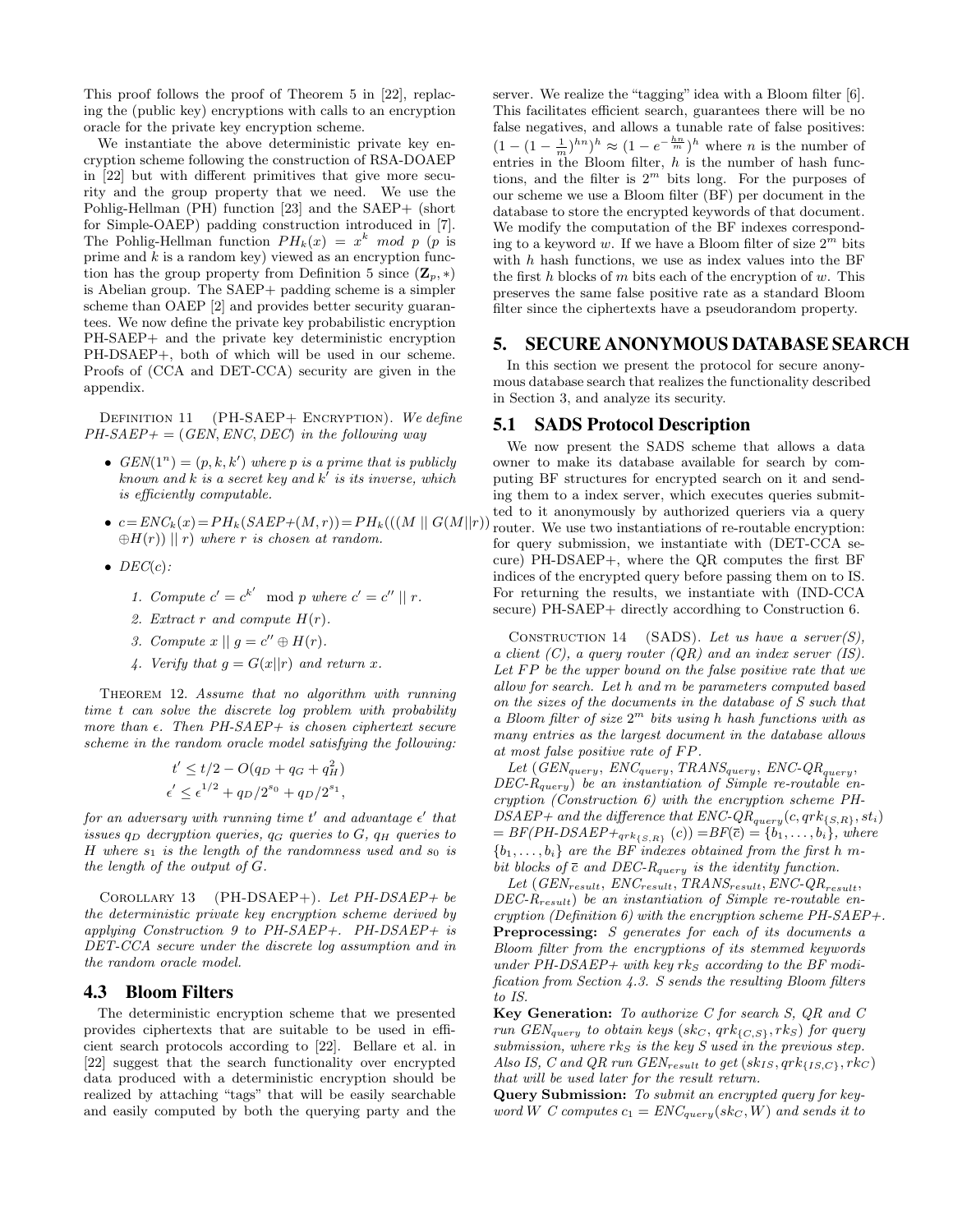$QR$ , which computes  $TRANS_{query}(c_1, C, st'_i) = (IS, st'_{i+1})$ and  $\{b_1, \ldots, b_i\} = ENC\text{-}QR_{query}(c, r q k_{\{C, S\}}, st'_i)$  and sends  ${b_1,\ldots,b_i}$  to IS.

Search: IS obtains DEC- $R_{query}(\{b_1, \ldots, b_i\}) = \{b_1, \ldots, b_i\}$ and uses them for BF search to get the result R.

Query Return: IS encrypts and sends  $c_2 = ENC_{result}(sk_{IS}, R)$ to QR. Then QR transforms  $TRANS_{result}(c_2, IS, st''_i) =$  $(C, st''_{i+1})$  and sends  $\overline{c} = ENC\text{-}QR_{result}(c_2, rqk_{\{IS,C\}}, st''_i)$ to C, which decrypts DEC- $R_{result}(rk_C, \overline{c})$  to obtain the result R.

# 5.2 Protocol Security

We now prove the security of the protocol in our semihonest adversarial model, and then discuss what properties may be compromised if some parties collaborate or act maliciously.

Theorem 15. The SADS protocol of Construction 14 satisfies Defintion 1 for semi-honest index server and query router, under the discrete log hardness assumption and in the random oracle model.

PROOF. The *correctness* of the protocol follows from the fact that BF search does not yield false negatives and we can make the false positive rate arbitrarily small by choosing the appropriate size and number of hash functions for the BF based on its capacity. We consider a false positive rate that can be controlled to be under any acceptable threshold to be a sufficient privacy guarantee, for example, fixing FP rate to a value comparable to the probability of finding a collision in a hash function. Viewing the search functionality as part of the security of a whole system such a FP rate will be well below the error rate of any other part of the system [20]. Server security follows from the fact that the only data-dependent information IS sends (and the client receives) consists of the BF indices, namely the intended output. Since the original data owner participate only in the preprocessing and not the actual encrypted search protocol, he does not learn anything about the queries submitted by clients, thus *client security* is achieved. Since all the information IS has about the data is encrypted, data security against IS is maintained. The semi-honest QR controls the authorization of clients, providing server access control.

Since the query submission and query return are done through re-routable encryption, we may use Theorem 7. For the query submission the sender is the client, the receiver is IS, and the underlying security notion is DET-CCA. Thus, Theorem 7 gives client anonymity against IS, as well as DET-CCA message security, which guarantees *client query*security-up-to-equality against QR. Client result-security-upto-equality against IS follows from the fact that IS has the power of an adversary in the PH-DSAEP+ scheme, and from the security guarantee of the det-CCA encryption. For the query return the sender is IS, receiver is the client, and the underlying security notion is standard IND-CCA. Thus, Theorem 7 directly implies data security against QR.

Finally, in terms of *efficiency*, the scheme requires constant communication for query submission and thus depends only on the size of the return set. Computation complexity grows only with the number of documents, and not with the size of the documents, as it requires a BF search per document, regardless of size. □

As stated in the theorem, our adversarial model assumes QR and IS are semi-honest and do not collude with each



Figure 2: Multiple Bloom Filters Memory Storage

other or other parties. We now briefly examine what happens when this assumption is violated. First, note that if IS and QR collude, the client's security properties are maintained, but the client's anonymity (and unlinkability) is violated (for example, they can detect when different users submit the same queries or queries that have the same result). If IS and QR further collude with the server or the client, the security guarantees for the other party are completely compromised If QR colludes with the client, while IS is semi-honest, this may allow an unauthorized client to submit a query, but no other requirements are violated. Finally, if IS collaborates with the data owner, some information about the query may leak (e.g., the first BF indices of the encrypted query).

# 6. EFFICIENT STORAGE AND EFFICIENT BLOOM FILTER SEARCH

To minimize the number of bits that need to be read to satisfy queries across a large number of Bloom filters, we store them in transposed order. First, they are divided into blocks of filters; within each block, all bits from a single index across the filters are stored sequentially. Thus, each document is represented by a bit within multiple slices, one for each index of its Bloom filter representation (Fig. 2). To run a query, we need only fetch those slices which correspond to the indices of the query term, which is a large savings since normally we would have to read the full contents of every Bloom filter for every document for any query. This technique is referred to as bitslicing and has been studied as a method for storing signature files in database indexes [32].

#### 6.1 Slicing optimizations

By storing the Bloom filters in blocked slices, we gain the ability to avoid reading a large portion of the bits in the Bloom filter set when we run queries. We need only check those slices which correspond to an index which is present in the query term(s). Since this is very sparse, this is a large improvement over non-transposed storage; it would require us to read the entirety of every Bloom filter in order to run a query.

To run a query, we construct a result vector, which is a bit vector equal in size to the number of Bloom filters in the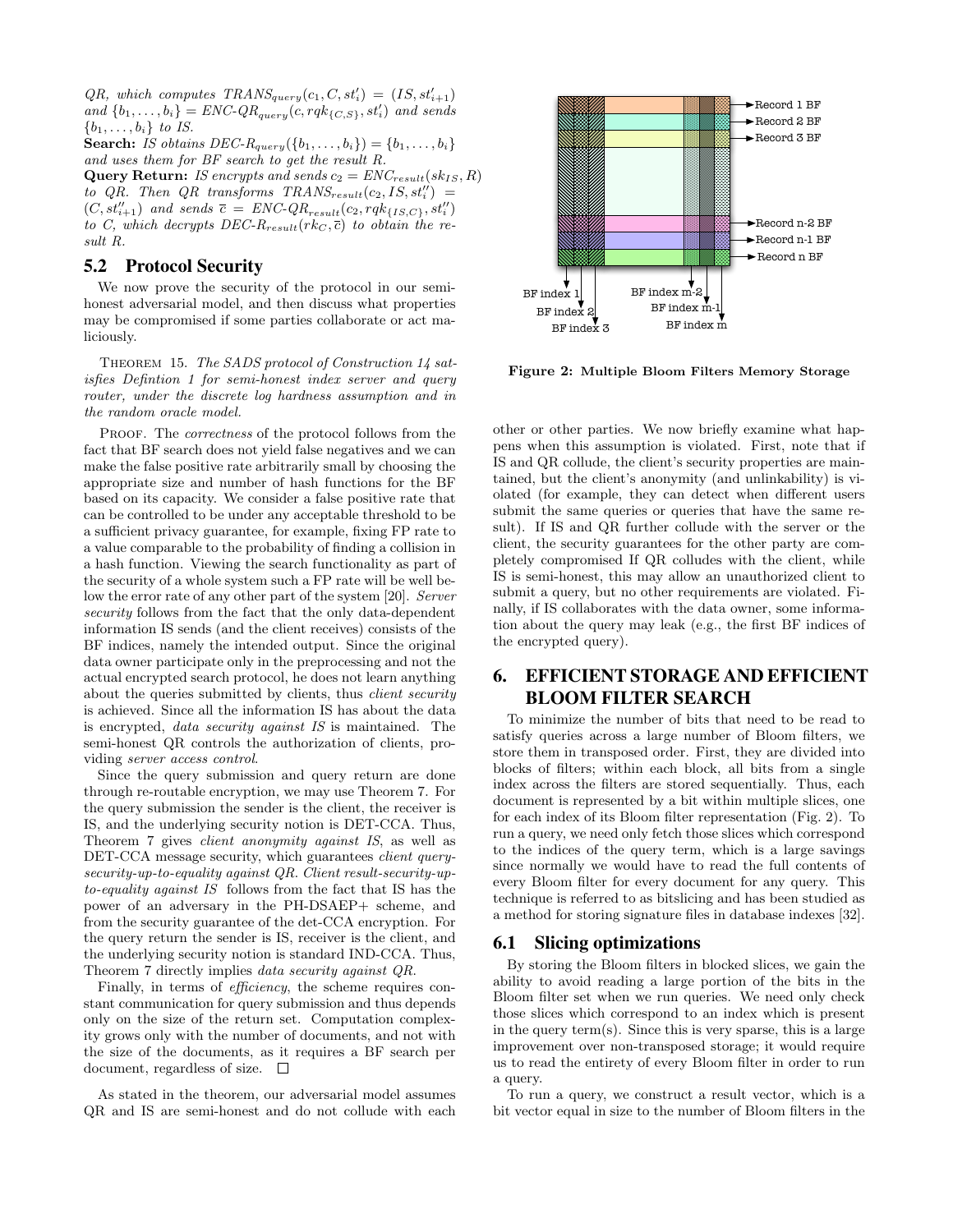set. This is then "and"ed to each slice corresponding to a query index. Over time, several block-sized portions of the result vector will become zeroed out. Once this happens, as a further optimization we cease to read those portions of later indices. Our block size is chosen as the disk page size, and our end goal is thus to read the minimum number of pages necessary to answer a query. If multiple queries are being run, we keep a cache of recently viewed bitslices with a LRU replacement policy.

Because we are storing the Bloom filters in transposed order, and each filter is represented by a single bit across various slices, deletion of filters would be expensive. Thus, we implement this simply by zeroing out the indices of a filter so that it will not match future queries. As a future addition, we may support a system of periodically cleaning the slicebase by identifying "deleted" filters and compacting the remaining ones.

## 6.2 Boolean queries

Supporting AND queries is trivial; the Bloom filter indices of the query terms can simply be unioned before running the query indices across the set as if they were a single term. Supporting OR queries is more difficult, since we must know the results of each individual query before we can union them. There is no operation we can do on the query indices to achieve this with a single query.

However, there are still optimizations available to us. In order to run an OR query with  $x$  terms, we must generate x result vectors and run them over the entire set. Rather than run them individually, we run them in parallel. This not only improves the cache behavior of our bitslice fetching, but also allows us to avoid reading blocks from later slices once we see that the corresponding blocks of all  $x$  result vectors have been zeroed out by earlier indices. In order to increase the likelihood of this happening, we query the indices in order of the number of distinct query terms they appear in.

This technique for running OR queries is sufficient to address any boolean query which can be represented with a monotone disjunctive normal form. Disjunctive normal form requires that the query be phrased as a disjunction (an OR clause) of one or more conjunctions (an AND clause) of literals. We can represent conjunction queries by unioning the indices that represent the literals within, and then pass the disjunction of those conjunctions to our OR query method.

# 7. PERFORMANCE

We implemented and tested our secure anonymous search with various parameters. Unfortunately, we cannot provide a direct performance comparison to existing systems for a number of reasons. Firstly, existing protocols for encrypted search address scenarios different from ours with different threat models. Secondly, few papers have implementations of the schemes they propose. Those that do, have not made their implementations publically available, so we cannot run them on similar hardware. Thus for the sake of comparison, we present analytical comparisons in Table 1.

Note that some schemes guarantee both client and server privacy such as [8, 26, 27], and amongst these some can be adapted to fit our model where the data is owned by the server rather than the querier. We denote this with yes\* in the table. These schemes have both high computational and communication complexities. Schemes like [14] and [9]

| Proto-           | <b>PEKS</b> | Logs  | Enc.S. | <b>SSE</b> | PKE          | <b>SADS</b>              |
|------------------|-------------|-------|--------|------------|--------------|--------------------------|
| col              | [8]         | [27]  | [26]   | $[14]$     | $PIR$ [9]    |                          |
|                  |             |       |        |            | O(w)         | $\mathcal{O}(\log_{0.5}$ |
| $1~\mathrm{doc}$ | O(w)        | O(w)  | O(w)   | O(1)       | $\log^3 w$ ) | FP)                      |
| n docs           | O(nw)       | O(nw) | O(nw)  | O(n)       | O(Ln)        | $O(\rho n)$              |
| comm.            |             |       |        |            | O(poly)      |                          |
| compl.           | O(nw)       | O(nw) | O(nw)  | O(L)       | log(n)       | O(L)                     |
| client           |             |       |        |            |              |                          |
| priv.            | yes         | yes   | yes    | yes        | yes          | yes                      |
| server           |             |       |        |            |              |                          |
| priv.            | $yes*$      | yes   | $yes*$ | no         | $\mathbf{n}$ | yes                      |

Table 1: Encrypted Search Schemes Comparison: computational complexity for search on one or n documents each containg w keywords, communication complexity for a single search, the client and server privacy; L is the number of returned matching results and  $\rho =$ number of BF hash functions/memory block size  $<< 1, 0 <$  $FP < 1$  is the expected false positive rate for the Bloom filters.

achieve better complexities, however, they assume that the client is the real owner of the data and use this fact to employ techniques not applicable to our scenario. For example the client, knowing the address location of the data, can reorder it, compute inverted indexes for search, retrieve more documents than the ones matching the search in order to guarantee the privacy of the client with respect to the server.

Although we do not have implementations of these systems for comparison, we implemented our own system in  $C++$  to demonstrate practicality of use. We ran experiments on a Ubuntu 8.04 Linux PC with a Pentium 4, 3.4 GHz cpu and 2GB of RAM. A variety of corpus sizes from 1K to 50K were extracted from the Enron Email Dataset, available at http://www.cs.cmu.edu/~enron/. Each document was stemmed using the techniques provided by the Clair library [24], and the stems were inserted into the Bloom filter index per document. Bloom filter sizes were computed to give a false positive rate of 0.1% based on the number of stems we wished to be able to index.

Table 2 shows the time taken to create indexes for each of our 7 corpuses. The creation time scales roughly linearly with the corpus size as one would expect. Although expensive, these times are a one-time cost for index creation, and can further be parallelized if need be. Disk space requirement was very low, reaching only 128 Kb for the largest corpus we indexed. Thus, both time and storage costs are reasonable for use in real-world applications.

Before running queries, we extracted from the stem set a subset of query terms, and grouped them by document frequency within the database. In each experiment, we ran a total of 100 queries and took the average time to completion for each query. If we had less than 100 terms to query on, we cycled through the existing ones, spacing out identical queries to minimize artificial cache gains. Figure 3 shows

| Size |  |  | 1K   5K   10K   20K   30K | 40K -                                              | ⊥ 50K |
|------|--|--|---------------------------|----------------------------------------------------|-------|
|      |  |  |                           | Time   10m   44m   80m   158m   229m   310m   397m |       |

Table 2: Creation times in minutes for indexes on various corpus sizes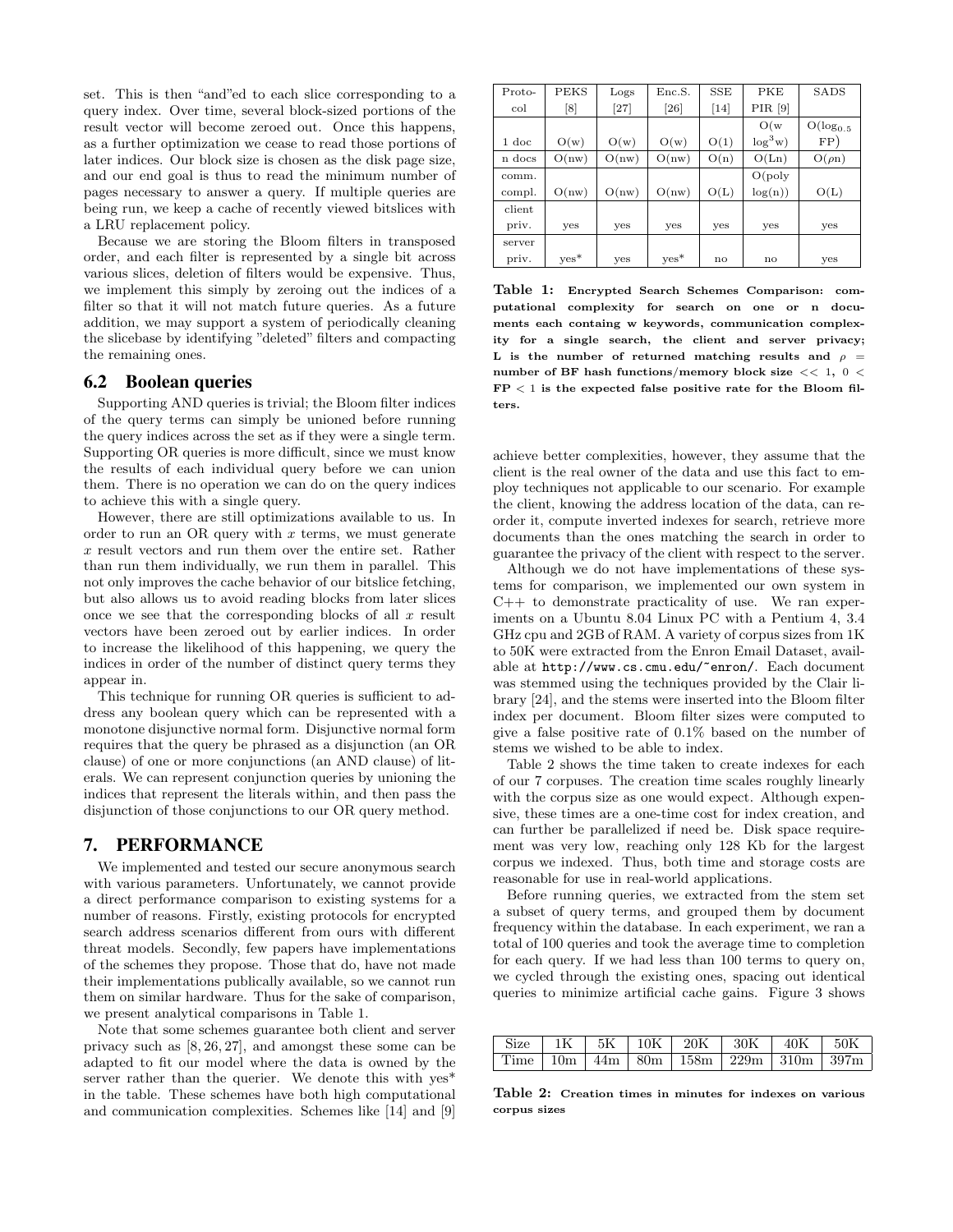

Figure 3: Search Times



Figure 4: Time vs OR Query Terms

the average time per query plotted against the size of the corpus the index was computed from. We further show these curves in relation to four different types of queries based on frequency of the query terms being searched on. The four frequency groups used were: 0-Freq - terms which do not appear anywhere in the corpus; Low Freq - terms which appear in 1 or 2 documents; Med Freq - terms which appear in 45-55% of the corpus; High Freq - terms which appear in all but 1 or 2 of the documents.

As expected, query time grows roughly linearly with an increase on corpus size, as a larger number of bloom filters must be queried. There is a noticeable hump in the curve for the higher two frequency groups when the corpus size reaches 20K and above. This is likely because a sufficient number of bit slices is being fetched to fulfill these queries that no longer remains entirely in cache.

There are minor improvements when running queries on infrequent terms (in other words, running queries with fewer results). This culminates in a marked improvement for queries which return no results. This is due to the fact that the bitslice query operation will not need to fetch later bitslices if



Figure 5: Ratio of OR Query time vs Individual Queries

portions of the result vector already reveal from earlier indices that certain documents are not matches. Once a full block of documents is ruled out, we do not fetch slices representing later indices from those documents. This is most pronounced for queries which have no results.

In this and all of our experiments, larger corpus sizes cause queries to take a little longer, since more Bloom filters and hence more slices must be checked. However, the relatively small time differences compared to the size differences indicates that the time spent running Bloom queries is extremely small compared to other operations such as the exponentiations required to run our encryptions, which do not vary with corpus size.

Figure 4 shows the average time per query plotted against OR queries with varying numbers of terms in them. As one would expect, the larger the number of terms being queried, the longer it takes to complete a query. Since each term maintains a distinct result vector, a large number of terms reduces the probability that documents can be ruled out early and prevent us from having to fetch later slices.

Figure 5 shows the average time per query plotted against OR queries as a ratio against the amount of time it would take to run these queries individually and union the results afterwards. As we can see the savings are significant, and grow more so as the number of terms increases. When running these terms in parallel as an OR query, a slice fetched remains in memory and can be checked against each query quickly. When running them separately, they must be fetched multiple times. As we can also see, this effect grows less pronounced with larger corpus sizes, since with smaller corpus sizes there is an increased likelihood that slices will remain cached from previous runs even while running the queries individually.

Figure 6 shows the average time per query while varying the Bloom filter size and keeping the corpus size fixed at 1K. The Bloom filter sizes were calculated to keep the same 0.1% false positive rate we were aiming for before while supporting a varying number of terms to insert into the index per document. As one would expect, with larger Bloom filter sizes, we see an increase in the time per query; however this is still small in relation to the increase in size. Again, this is be-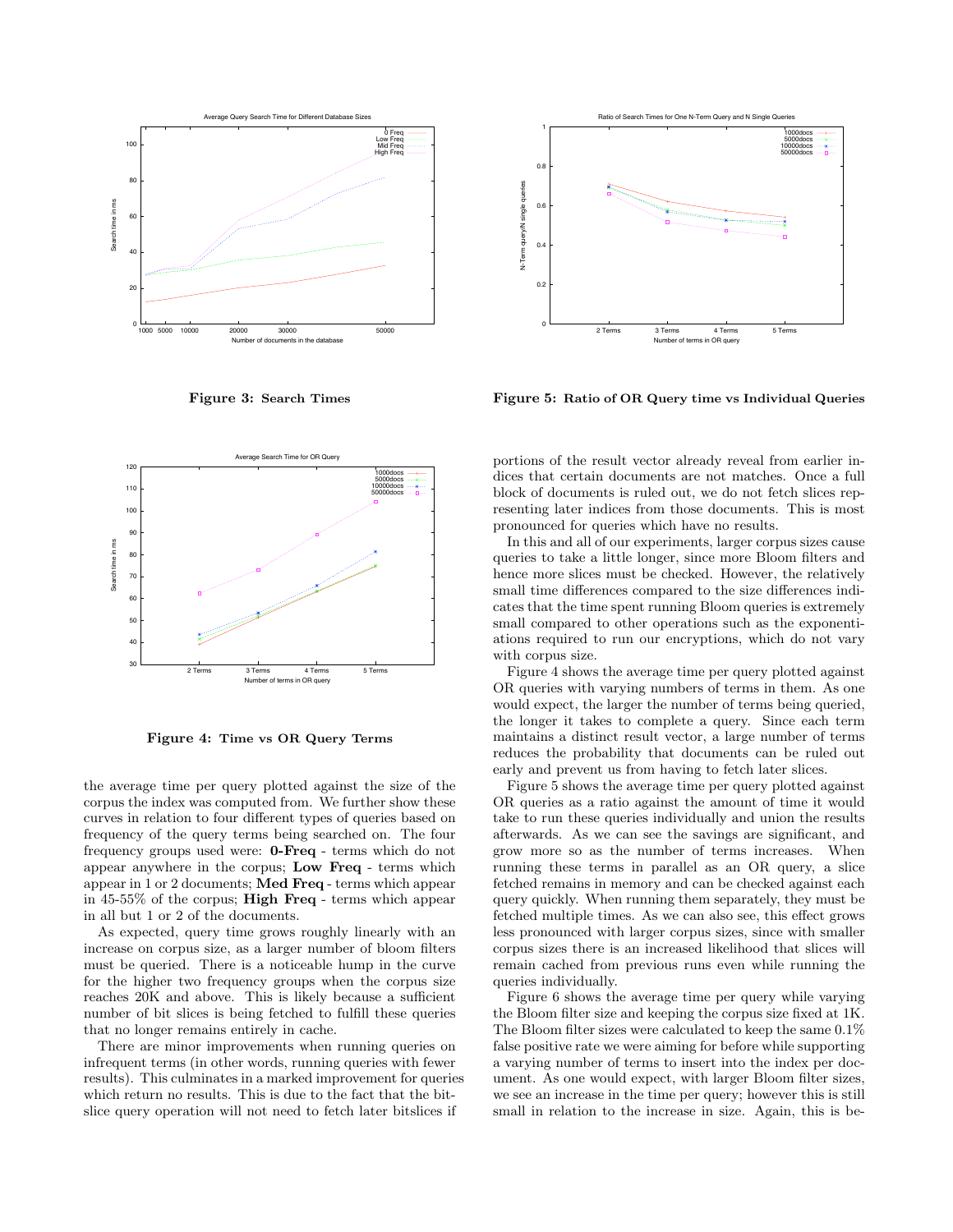|                          | $local server   trans-US   Europe$ |        |         |
|--------------------------|------------------------------------|--------|---------|
| Ping time $(ms)$   0.227 |                                    | 90.615 | 110.978 |

Table 3: Ping Latency



Figure 6: Time vs Term Frequency (varying BF size)

cause query time is dwarfed by time spent on cryptographic operations. In general, query times remained below 100ms per query, and are acceptably small in relation to what one would expect for network delays. Table 3 shows network delays for different typical distances around the world as a point of comparison.

Furthermore, on long running tests, analysis via gprof revealed that 64.9% of time was spent running cryptographic operations. For queries, these are run by the client and the query router, not the index server which would be the bottleneck in a system with many queries coming from various sources. This technique should thus introduce an acceptable overhead that makes this a practical system for real world use.

# 8. CONCLUSION

We proposed a solution for the problem of secure anonymous database search, which addresses the issue of allowing untrusting parties to search each other's private data when there are legitimate reasons for this. A major goal for us is to achieve practical efficiency while still achieving the maximal security and privacy guarantees that the efficiency requirement permits. For this purpose we utilized a security architecture with distributed limited trust among two intermediary parties, which we consider viable in practical situations where we have authorities regulating the controlled data sharing without learning any private information of the participants. We defined a new primitive, re-routable encryption, that we use to implement interactions between the participants in the encrypted search protocol. To achieve the protocol efficiency we use Bloom filters as search structures on the ciphertexts produced from the database keywords with a new private key deterministic encryption, PH-DSAEP+, necessary to overcome the linear bound on search complexity. We implement and study the practical performance of our protocol which demonstrates search times comparable to average network delay, which we consider an appropriate measure for usable efficiency.

#### 9. REFERENCES

- [1] Adam J. Aviv, Michael E. Locasto, Shaya Potter, and Angelos D. Keromytis. Ssares: Secure searchable automated remote email storage. Computer Security Applications Conference, Annual, 0:129–139, 2007.
- [2] Mihir Bellare and Phillip Rogaway. Optimal asymmetric encryption – how to encrypt with rsa. In Proceedings of EUROCRYPT'94, 1995.
- Steven M. Bellovin and William Cheswick. Privacy-enhanced searches using encrypted bloom filters. Technical Report CUCS-034-07, Department of Computer Science, Columbia University, September 2007.
- [4] Matt Blaze, Gerrit Bleumer, and Martin Strauss. Divertible protocols and atomic proxy cryptography. In Proceedings of EUROCRYPT'98, 1998.
- [5] Burton H. Bloom. Space/time trade-offs in hash coding with allowable errors. Communications of the ACM, 13(7):422–426, 1970.
- [6] Burton H. Bloom. Space/time trade-offs in hash coding with allowable errors. Commun. ACM, 13(7):422–426, 1970.
- [7] Dan Boneh. Simplified OAEP for the RSA and Rabin functions. Lecture Notes in Computer Science, 2139:275–291, 2001.
- [8] Dan Boneh, Giovanni Di Crescenzo, Rafail Ostrovsky, and Giuseppe Persiano. Public key encryption with keyword search. In Proceedings of EUROCRYPT'04, pages 506–522, 2004.
- [9] Dan Boneh, Eyal Kushilevitz, Rafail Ostrovsky, and William E. Skeith III. Public key encryption that allows pir queries. In Proceedings of CRYPTO'07, 2007.
- [10] Dan Boneh and Brent Waters. Conjunctive, subset, and range queries on encrypted data. In the Theory of Cryptography Conference (TCC, pages 535–554. Springer, 2007.
- [11] Yan cheng Chang and Michael Mitzenmacher. Privacy preserving keyword searches on remote encrypted data. In ACNS, volume 3531, 2005.
- [12] Benny Chor, Niv Gilboa, and Moni Naor. Private information retrieval by keywords. Technical Report TR-CS0917, Dept. of Computer Science, Technion, 1997.
- [13] Benny Chor, Eyal Kushilevitz, Oded Goldreich, and Madhu Sudan. Private information retrieval. J. ACM, 45(6):965–981, 1998.
- [14] Reza Curtmola, Juan Garay, Seny Kamara, and Rafail Ostrovsky. Searchable symmetric encryption: improved definitions and efficient constructions. In CCS '06: Proceedings of the 13th ACM conference on Computer and communications security, pages 79–88, New York, NY, USA, 2006. ACM.
- [15] Eiichiro Fujisaki, Tatsuaki Okamoto, David Pointcheval, and Jacques Stern. Rsa-oaep is secure under the rsa assumption. J. Cryptol.,  $17(2):81-104$ , 2004.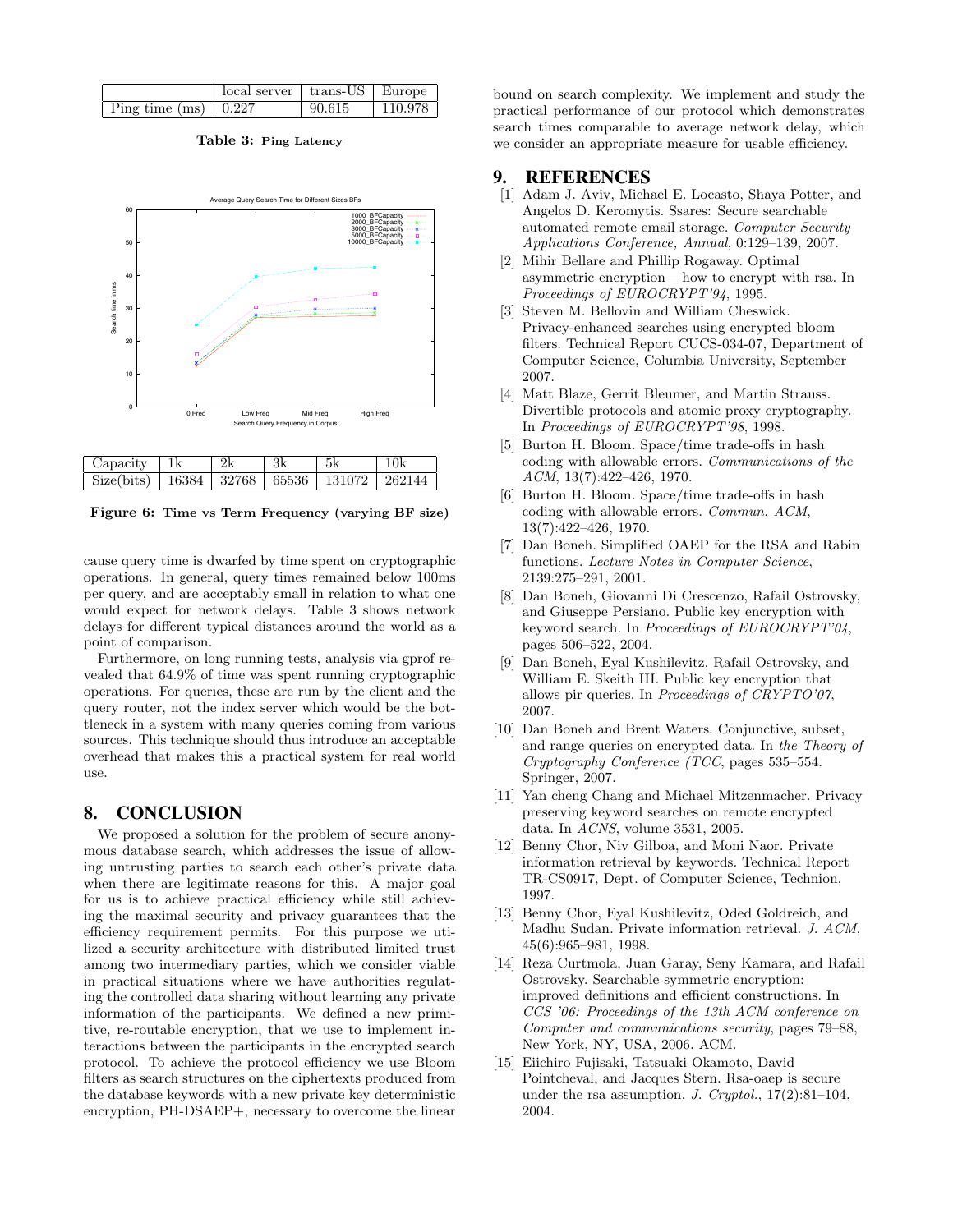- [16] Y. Gertner, Y. Ishai, E. Kushilevitz, and T. Malkin. Protecting data privacy in private information retrieval schemes. Journal of Computer and System Sciences, 60(3):592–629, 2000.
- [17] Eu-Jin Goh. Secure indexes. Cryptology ePrint Archive, Report 2003/216, 2004. http://eprint.iacr.org/2003/216/.
- [18] O. Goldreich, S. Micali, and A. Wigderson. How to play any mental game. In STOC '87: Proceedings of the nineteenth annual ACM symposium on Theory of computing, pages 218–229, New York, NY, USA, 1987. ACM.
- [19] Shafi Goldwasser and Silvio Micali. Probabilistic encryption. Journal of Computer and System Sciences, 28(2):270–299, 1984.
- [20] Laura J. Heath. An analysis of the systemic security weaknesses of the U.S. Navy Fleet Broadcasting System, 1967–1974, as exploited by CWO John Walker. Master's thesis, U.S. Army Command and General Staff College, 2005.
- [21] Markus Jakobsson, Ari Juels, and Paul Syverson. Universal re-encryption for mixnets. In In Proceedings of the 2004 RSA Conference, CryptographerOs track, pages 163–178. Springer-Verlag, 2004.
- [22] A. Boldyareva M. Bellare and A. O'Neill. Deterministic and efficiently searchable encryption. In Proceedings of CRYPTO'07, 2007.
- [23] Stephen Pohlig and Martin Hellman. An improved algorithm for computing logarithms overgf(p)and its cryptographic significance. IEEE Transactions on Information Theory, 24(1):106–110, 1978.
- [24] Dragomir R. Radev, Mark Hodges, Anthony Fader, Mark Joseph, Joshua Gerrish, Mark Schaller, Jonathan dePeri, and Bryan Gibson. Clairlib documentation v1.03. technical report cse-tr-536-07. University of Michigan. Department of Electrical Engineering and Computer Science, 2007.
- [25] Elaine Shi, John Bethencourt, T-H. Hubert Chan, Dawn Song, and Adrian Perrig. Multi-dimensional range query over encrypted data. In SP '07: Proceedings of the 2007 IEEE Symposium on Security and Privacy, pages 350–364, Washington, DC, USA, 2007. IEEE Computer Society.
- [26] Dawn Xiaodong Song, David Wagner, and Adrian Perrig. Practical techniques for searches on encrypted data. In SP '00: Proceedings of the 2000 IEEE Symposium on Security and Privacy, page 44, Washington, DC, USA, 2000. IEEE Computer Society.
- [27] B. Waters, D. Balfanz, G. Durfee, and D. Smetters. Building an encrypted and searchable audit log. In NDSS 2004., 2004.
- [28] Peter Williams and Radu Sion. Usable pir. In NDSS 2008., 2004.
- [29] Peter Williams, Radu Sion, and Bogdan Carbunar. Building castles out of mud: practical access pattern privacy and correctness on untrusted storage. In CCS '08: Proceedings of the 15th ACM conference on Computer and communications security, pages 139–148, New York, NY, USA, 2008. ACM.
- [30] Andrew Chi-Chih Yao. Protocols for secure computations. In FOCS, pages 160–164, 1982.
- [31] Andrew Chi-Chih Yao. How to generate and exchange

secrets (extended abstract). In FOCS, pages 162–167, 1986.

[32] Justin Zobel and Alistair Moffat. Inverted files versus signature files for text indexing. ACM Transactions on Database Systems, 23:453–490, 1998.

# APPENDIX

# A. RE-ROUTABLE ENCRYPTION

PROOF OF THEOREM 7. First we show that the obtained reroutable encryption provides S-message security. Assume that (GEN, ENC, DEC-R  $\circ$  ENC-QR) does not meet the security definition S. Therefore there exists an adversary A that can obtain information  $t$  about a message  $m$  given  $ENC(m)$ . Since  $ENC(m) = ENC'(m)$  it follows that A is an adversary against  $\Pi$  that manages to learn information  $t$ about an encrypted message from its ciphertext, which is a contradiction with the security property of Π.

Second we prove that the reroutable encryption ensures Sender anonymity w.r.t the receiver. Let  $q_0$  and  $q_1$  be the keys of two senders and  $qr_0 = \frac{rk}{q_0}$  and  $qr_1 = \frac{rk}{q_1}$  be the corresponding transformation keys at the third party. Let m be any message. Now using the group property of  $\Pi$  we have

 $\text{ENC-QR}(\text{ENC}_{q_0}(m)) = \text{ENC}_{qr_0}(\text{ENC}_{q_0}(m)) =$ =  $\text{ENC}'_{qr_0}(\text{ENC}'_{q_0}(m)) = \text{ENC}'_{qr_0 \cdot q_0}(m) = \text{ENC}'_{rk}(m)$ 

$$
ENC\text{-}QR(ENC_{q_1}(m)) =ENC_{tp_1}(ENC_{q_1}(m)) = \\ =ENC'_{q_1}(ENC'_{q_1}(m)) =ENC'_{q_1 \cdot q_1}(m) =ENC'_{rk}(m)
$$

Therefore the index server will always get the same ciphertext and cannot guess the user identity with probability nonnegligibly different from  $1/2$ .  $\Box$ 

# B. DET-CCA PRIVATE KEY ENCRYPTION

PROOF OF THEOREM 12 AND COROLLARY 13. In [7] Boneh shows how to construct a CCA secure public key encryption from a trapdoor permutation and the SAEP+ scheme. We modify this technique to obtain a CCA secure private key encryption scheme.

The idea of public key scheme is captured in the functionality of a trapdoor permutation. The definition of a trapdoor permutation is a function f which is easy to evaluate, hard to invert on its own, but easy to invert with the knowledge of some trapdoor information. Now we consider the Pohlig-Hellman function from Section 4. The value  $PH_k(x)$  is hard to invert without knowledge of k because of the hardness assumption of the discrete logarithm problem. On the other hand, given k and  $PH_k(x)$  it is easy to compute the inverse  $k^{-1}$  and find m. The only thing left to be able to view  $PH_k(x)$  as a trapdoor permutation is to provide a way to compute easily without knowing  $k$ . We can achieve this by queries to an oracle  $O^{PH_k}$  that implements the functionality of  $PH_k(x)$ .

Boneh ([7]) defines the set partial one-wayness problem to find a set of values that contains the inverse of a given value produced by a trapdoor function  $f$  and connects the security of the f-SAEP+ to the hardness of solving the onewayness problem. We translate this result to the case of the Pohlig-Hellman function.